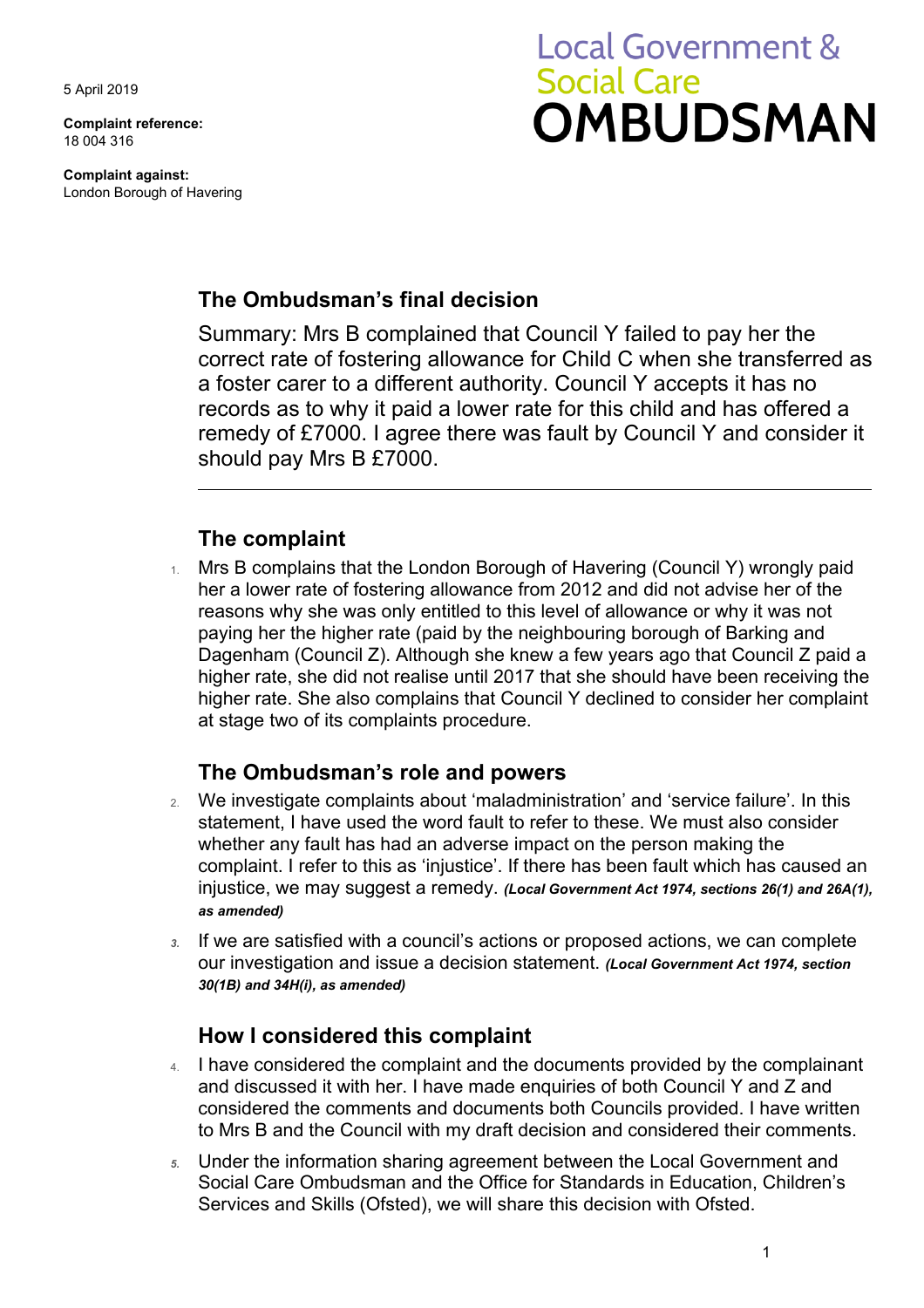## **What I found**

 $\overline{a}$ 

#### **Transfer of foster carers protocol**

- that a child's placement will continue with a foster carer, the recruiting service should, as a minimum, continue to pay the foster carer their current rates of allowances and fees in relation to that placement. These rates should continue to apply for the duration of the placement, subject to any annual agreed increases 6. These quidelines produced by the fostering network say that where it is agreed and movement through the age bands.
- earlier copy from 2012 which contained the same information. 7. The most recent document is dated 2014 and was updated in 2015. I found an

#### **What happened**

- child C since 2008. In 2011, she decided to transfer as a foster carer to 8. Mrs B has been a foster carer with Council Y since 2007 and has looked after neighbouring Council Z.
- 9. Both Councils say the protocol for payment of fostering allowances in transfer situations remains with the Council that placed the child; in this case Council Y.
- 10. Both Council Y and Council Z have provided the same notes of the Transfer of Care Protocol meeting on 16 September 2011. Mrs B was present along with representatives of both Councils. Council Z was in the process of approving her as a foster carer and approved of C remaining with Mrs B. It agreed to supervise the placement.
- 11. Under the heading 'Financial Arrangement' it says:

 *"[Council Y] will maintain the current fostering rate for [C]- this will be reviewed annually, [Mrs B] is in agreement with this.* 

*[Council Y] will pay administrative fee to [Council Z] for supervision of the placement in respect of [C]. [Council Z] to invoice."* 

- 12. Council Y has also provided an email it sent to Mrs B on 1 September 2011 stating that Council Z's fostering rates were much higher than its own, but confirming that Council Y would continue to pay her for C at its lower rates.
- 13. Mrs B says Council Y only allowed her to transfer to Council Z if she agreed to accept a lower rate of allowance from Council Y and signed a letter to that effect. She said she had no choice. Neither Mrs B nor Council Y have been able to provide a copy of this letter.
- to Council Z with Mrs B on 7 December 2011 and that Council Z would pay Mrs B 14. Documentation provided by Council Y from December 2011 notes that C moved direct plus a 10% supervision fee but it would invoice Council Y for the money.
- 15. Council Z says that it failed to start paying Mrs B until 7 January 2012. But Council Y also continued to pay Mrs B so she was paid twice. A meeting took place with both Councils and Mrs B on 18 September 2012 to resolve the errors. The notes of this meeting say:

*"At the transfer meeting (unattended by staff present) it was agreed that Council Y would cease payment to Mrs B on 07/12/2011, that Child #1 [a different child in Mrs B's care] would be paid at [Council Z] rates whilst child #2 [C] would be paid at [Council Y] rates +10%".* 

16. Council Z agreed to pay the backdated money for the missing period and Mrs B agreed to pay back the double payment to Council Y.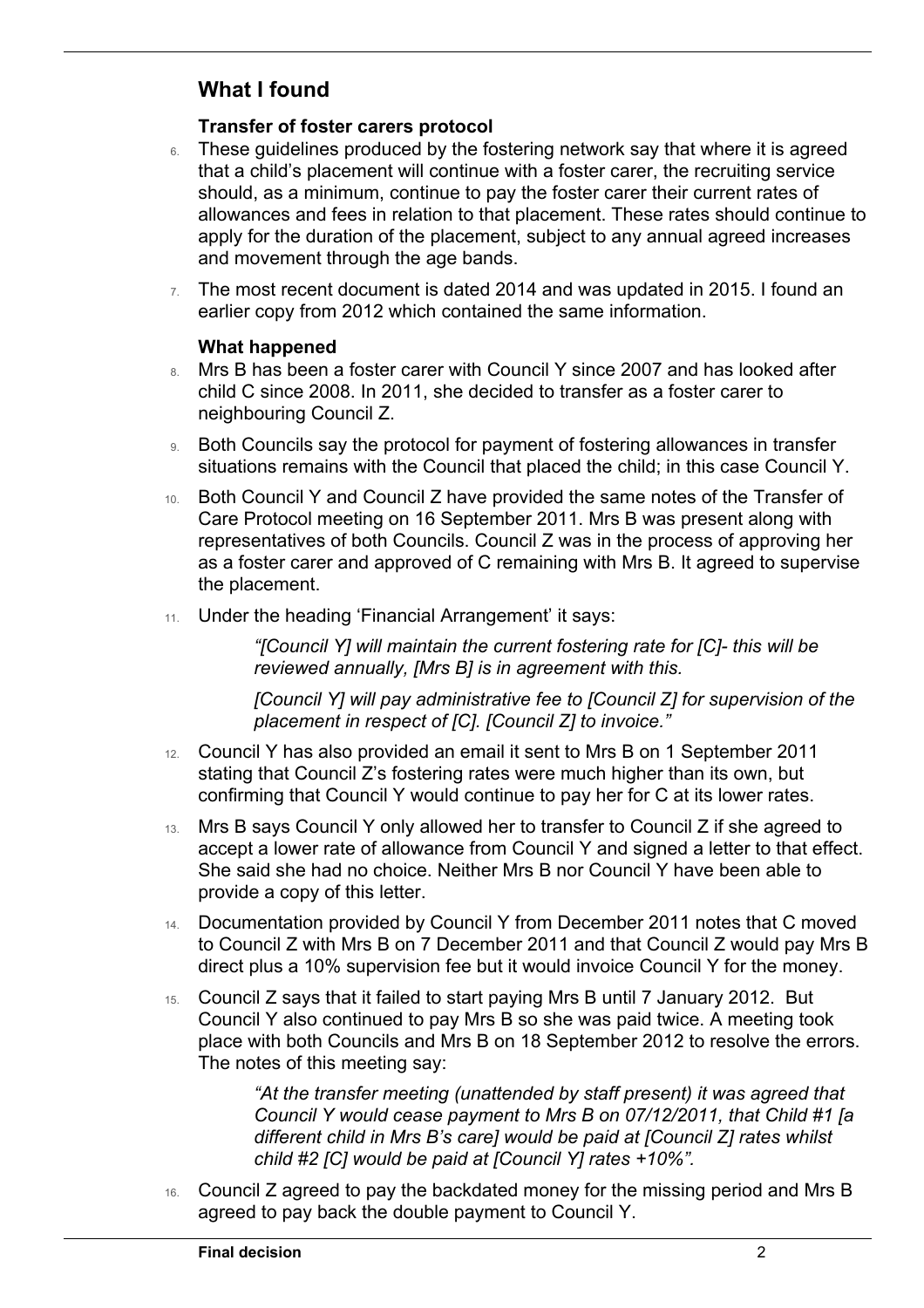17. Council Y has provided a letter it sent to Mrs B on 13 July 2013, explaining how she would repay the overpaid money from December 2011 until July 2012. It said in this letter:

> *"It was agreed at the Transfer of Carer Protocol meeting on 16 September 2011 that [Council Y] would continue to pay [Mrs B] for this placement. This goes against usual practice which would be for the local authority that the carer is registered with to manage their payments. We will revert to this system."*

- 18. Council Z has provided a payment record showing it began paying Mrs B on 7 £351.88 per week and this remained the same until January 2017 when C left Mrs January 2012 at a rate of £312 per week. It increased this on 17 March 2013 to B's care. He returned to Mrs B in July 2017 and Council Z started to pay £454.50 per week (Council's Z's rate). Council Z says it negotiated this rate with Council Y as the lower rate had been causing Mrs B problems.
- meeting notes and the email to Mrs B confirming that she would be paid at dispute them. She was paid at a higher rate for other children in her care and so was aware of the discrepancy. Council Y declined to investigate the issue at 19. Mrs B complained to Council Y about the failure to pay her the higher rate at an earlier point. Council Y said it had no other records beyond the Transfer Protocol Council Y rates. The notes indicate Mrs B agreed to the arrangements and did not stage two of its procedure.

#### **Council Y's response to us**

 $\overline{a}$ 

- 20. Mrs B complained to the Ombudsman. In response to my enquiries Council Y said it could not find any records to explain why it agreed to pay its lower rate rather than Council Z's higher rate. It had no policy or contract indicating what should happen in a transfer situation. In recognition of the lack of documentation it offered to pay Mrs B £7097.50.
- date Council Y said that Council Z took responsibility for the payments (July 21. It arrived at this figure by paying the difference in rates between Council Y and Council Z from the date Mrs B transferred to Council Z (December 2011) to the 2013).

#### **Council Z's response to us**

- responsible agency for the foster carer (ie Council Z) would usually be recovered 22. I also made enquiries of Council Z to obtain its view of the situation. It said that although the written agreement in the notes of the transfer protocol meeting (16 September 2011) does not have legal weight, there is nothing to suggest C's needs could not still be fully met at Council Y's rate and Council Y was under no obligation to pay Council Z's higher rate. But it says in general, the rates of the from the authority responsible for the child (Council Y).
- B during this period so it felt she could have queried the rate for C if she felt it no 23. It also said that the rate of pay was not challenged between 2012 and 2017: it was only in July 2017 when C returned to Mrs B's care after a gap that it was asked to renegotiate a higher rate. It said other children had been placed with Mrs longer met his needs. In its view, the payments have been administered in accordance with the agreement reached in 2011.

#### **Analysis**

24. There is no requirement, either statutory or non-statutory, for Council Y to pay a particular rate of fostering allowance in this transfer situation. Council Y met the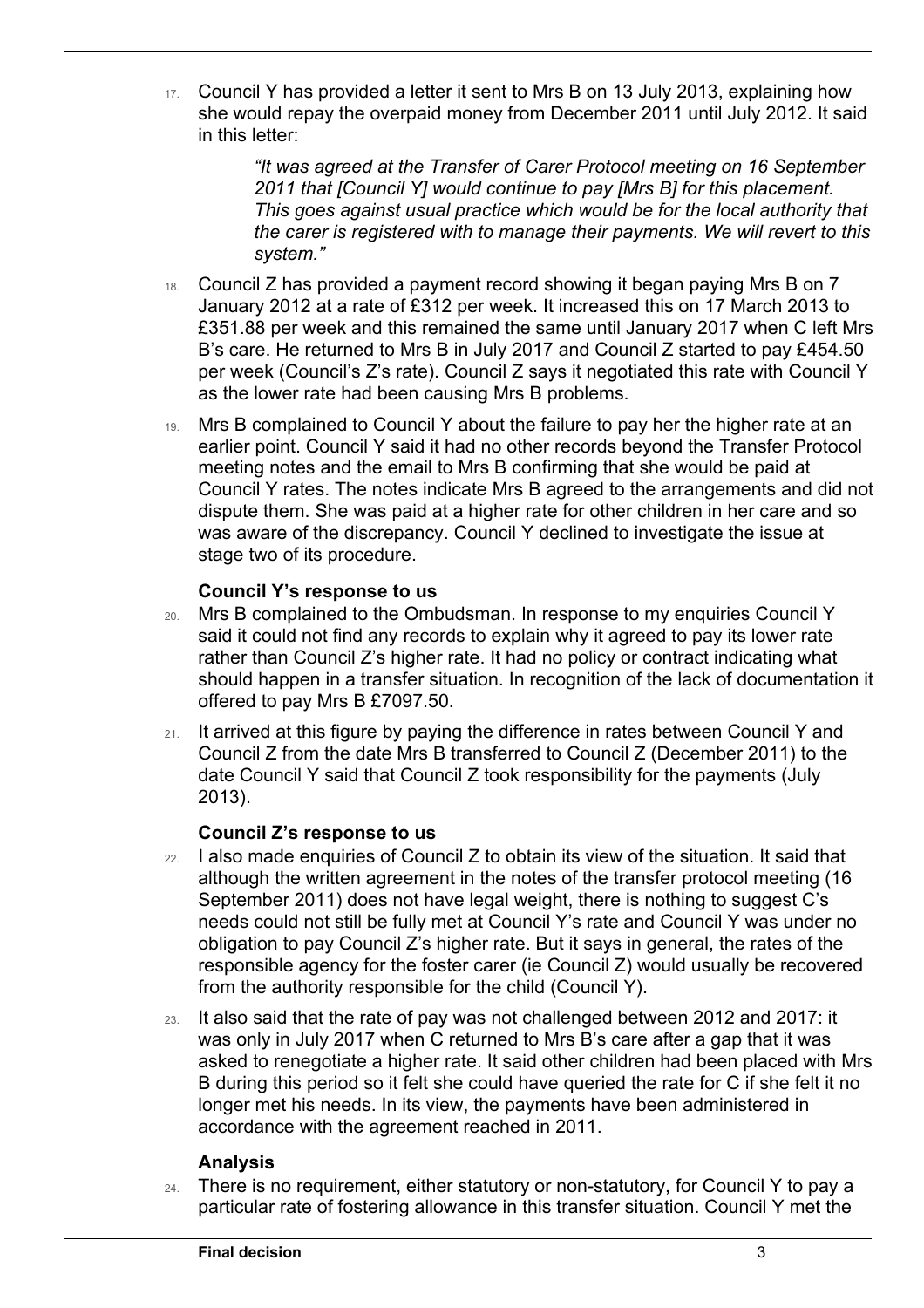minimum requirements of the guidelines to pay at least the rate it was currently paying. Council Z has referred to a 'general rule', that the rate of the receiving authority is paid and recovered from the authority responsible for the child. This would appear to be custom and practice. I note this more favourable arrangement was applied to the other child mentioned in the minutes of the meeting from September 2012. I have concluded that Council Y was entitled to reach the agreement it did and Mrs B was aware of it.

- challenging the decision may have been difficult. 25. In the absence of any further evidence as to the reasoning, I cannot reach a conclusion as to whether Mrs B was forced to accept this arrangement. But I have seen no evidence that an alternative was offered or considered. Mrs B's paramount concern would have been for continuity of care for C at that point, so
- 26. However, the evidence from September 2012 indicates she was aware of the differential rates as another child was paid at a higher rate. So it would have been possible for her to challenge the lower rates sooner than she did, once the transfer had taken place and all parties were settled.
- 27. But Council Y cannot provide any rationale or reasons why it agreed to pay its rate for C and higher rates for other children. This created uncertainty for Mrs B as to whether the situation could or should have been different. I agree it was reasonable for Council Y to offer to remedy this by way of a payment.
- confusion has arisen on the part of Council Y over the fact it continued to pay Mrs 28. But there is a problem with how it has been calculated: I do not accept that Council Z took over responsibility for managing payments in July 2013. Council Z had been paying Mrs B since January 2012 and invoicing Council Y to recover the money. There was no change to that arrangement in July 2013. I think B in error at the same time as Council Z paid Mrs B. However, the double payments stopped in July 2012 and a resolution was agreed in September 2012. Council Y only arranged repayment of the overpayment with Mrs B in July 2013. Responsibility for the payments remained with Council Y because it was responsible for C; but they were administered by Council Z.
- payments for other children but did not challenge the rate for over five years and 29. It could be argued that Council Y has unreasonably introduced an arbitrary stop date for the payments and should pay the difference for the whole period up to January 2017. I do not consider this is reasonable as there was no obligation for Council Y to pay the higher amount at all, Mrs B was aware of differential there is no evidence that C's needs were not met during this period.
- 30. Neither do I consider it reasonable to withdraw the offer and pay nothing at all, as the situation is very unclear and has taken some months to even get to this point. Council Y should be able to justify the original basis for the agreement to pay its own rates for C. It's failure to do so is fault.
- 31. I cannot find fault in Council Z's actions.

### **Agreed action**

 $\overline{a}$ 

32. For the reasons given above, I recommended Council Y pays Mrs B £7,000 (the equivalent of the remedy already offered) in recognition of the uncertainty and frustration she has been caused by this matter.